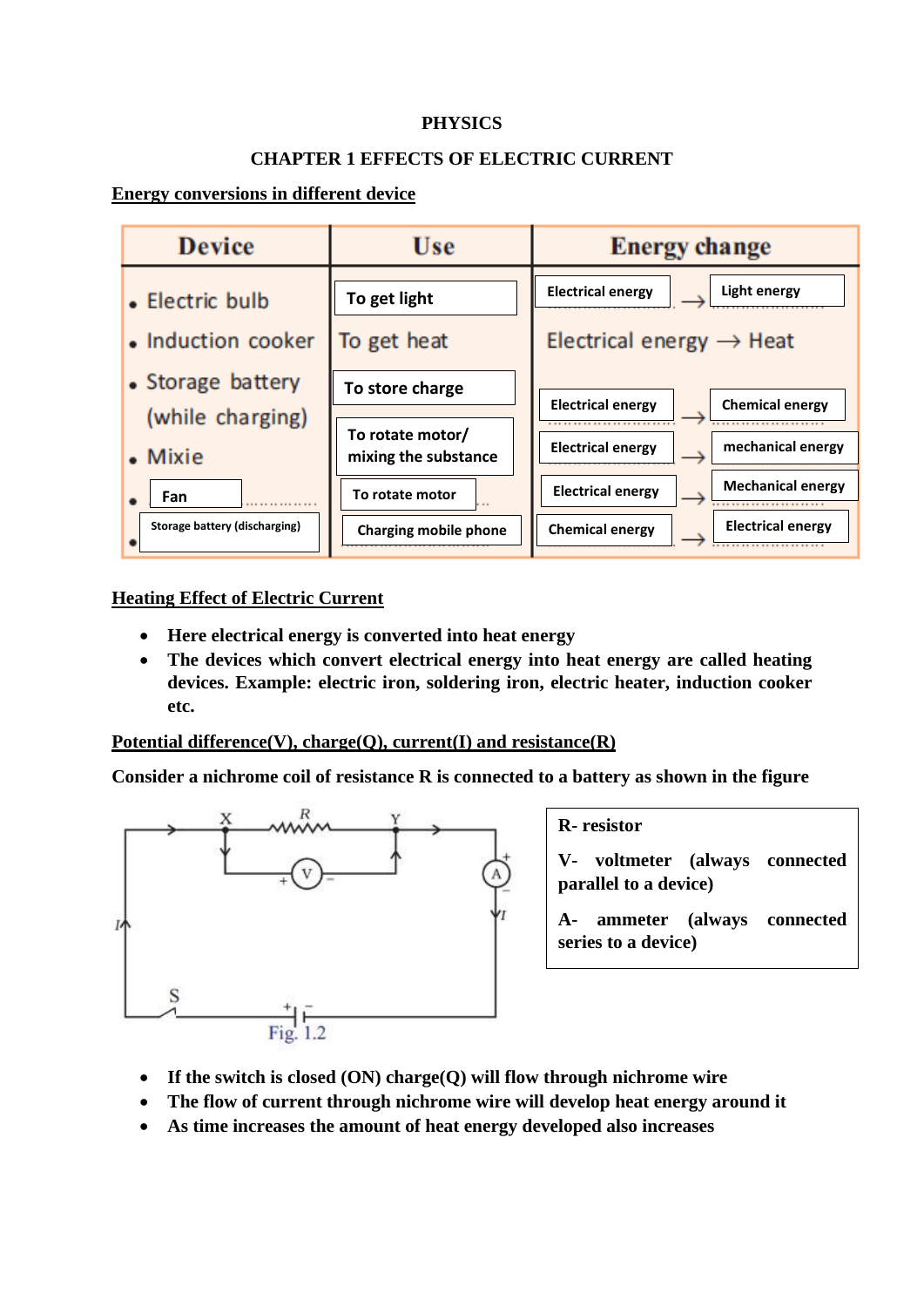- **Current flowing through the conductor in t seconds is given by**  current,  $I = \frac{charge(Q)}{time(Q)}$  $time(t)$
- **The S.I unit of electric current is Ampere(A) (Coulomb/ second) (C/s)**
- **Charge in the conductor is given by,**  *charge* (*Q*) = *Current*(*I*)  $\times$  *Time*(*t*)

# **Potential difference (V)**

The potential difference between two points will be one volt if one joule of work is done in moving one coulomb of charge from one point to the other.

One joule of work is required to move one coulomb of charge under one volt potential difference. Hence the work W to be done to move one coulomb of charge under a potential difference V will be,  $W = V$  joule.

**Work done**  $(W) = \text{charge}(O) \times \text{potential difference}(V)$ 

**Power** (P) =  $\frac{work(W)}{time(t)} = \frac{Q \times V}{t}$  $\frac{\lambda V}{t} = I \times V = VI$ 

**So heat developed in the conductor in t seconds is given by** 

**Heat** (**H**) = power  $\times$  **time** = VIt

# **Joule's Law**

# **Joule's Law**

The heat generated (H) in a current carrying conductor is directly proportional to the product of the square of the current  $(I)$  in the conductor, the resistance of the conductor  $(R)$  and the time  $(t)$  of flow of current.

 $H \propto I^2 Rt$  :  $H = I^2 Rt$  joule

I is the current in ampere, R is the resistance in ohm and t is the time in second.

# **General expressions for heat generated in a current carrying conductor.**

| $H = I2Rt$                                  |                                                                                                                                                                                                                                                                                                                        |
|---------------------------------------------|------------------------------------------------------------------------------------------------------------------------------------------------------------------------------------------------------------------------------------------------------------------------------------------------------------------------|
|                                             | 1 calorie = $4.2$ J                                                                                                                                                                                                                                                                                                    |
| $H = VIt$<br>$\mathbf{H} = \frac{V^2 t}{R}$ | If Current flow is increased by X times then heat flow will<br>$\bullet$<br>increased by $X^2$ times.                                                                                                                                                                                                                  |
| $H = P \times t$                            | <b>Example: if current is increased by 2 times heat developed</b><br>will be increased by 4 times<br>If current flow is decreased by X times then heat flow will<br>$\bullet$<br>decreased by $X^2$ times<br><b>Example: if current flow is reduced to half then heat</b><br>developed will decreased by 4 times (H/4) |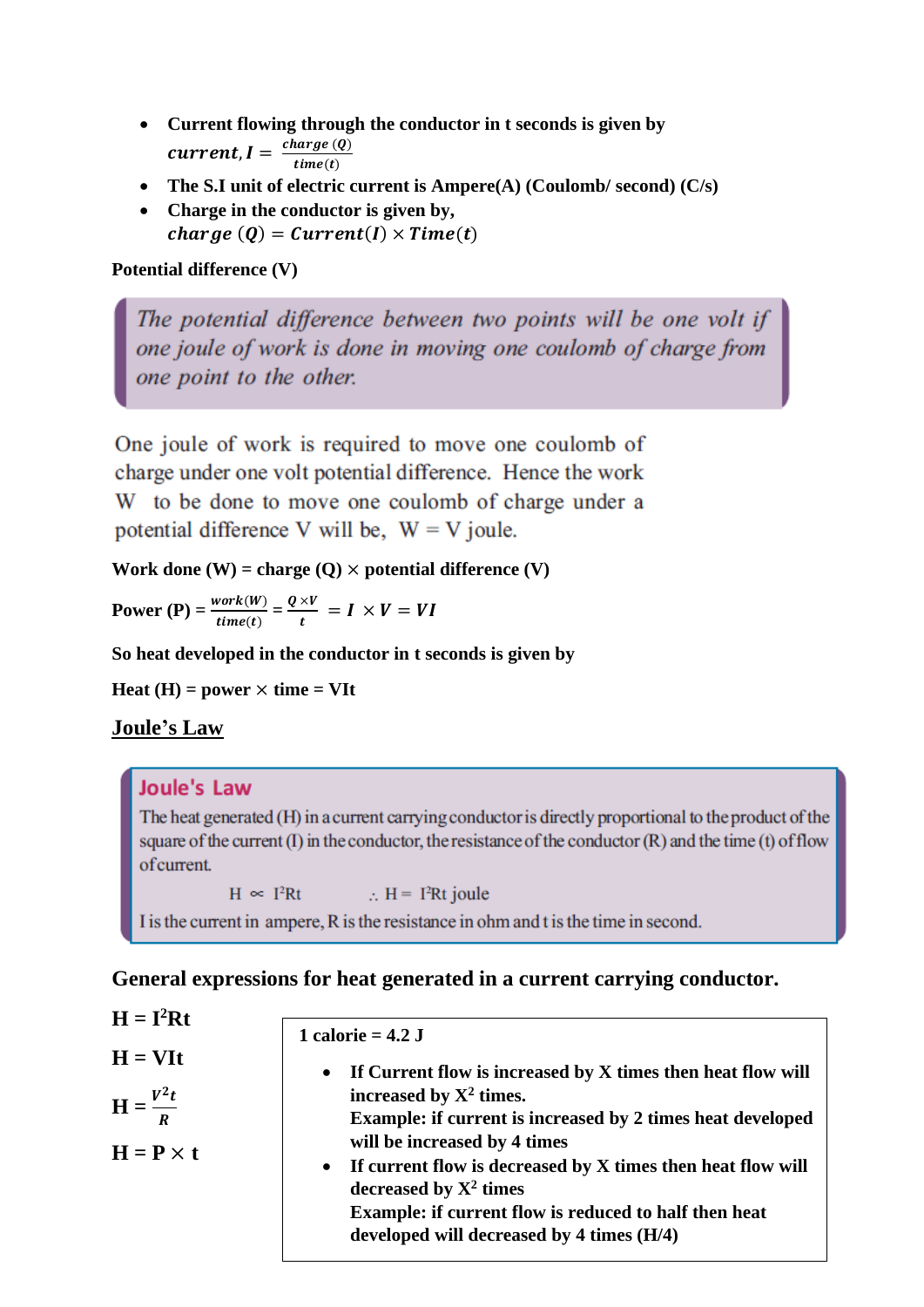**Factors affecting Heat developed in a current carrying conductor** 

- **Current flowing through the conductor(I)**
- **Resistance of the conductor (R)**
- **Time of flow of current (t)**

**Q) two wires PQ (nichrome) and RS (copper) having same length and thickness are connected in series as shown below.**



- **a. Of the water in beaker A and B which one got heated more? Why? Ans) beaker A because in beaker A nichrome wire is used it has more resistance than copper wire.**
- **b. What happen to the heat produced if current is increased using rheostat (Rh)? Ans) heat produce will increases**
- **c. What happen to the heat produced if time of flow of current is increased? Ans) heat produce will increase**

#### **Problems**

How much will be the heat developed if 0.2 A current flows  $\bullet$ through a conductor of resistance 200  $\Omega$  for 5 minute?

∴ H = I<sup>2</sup>Rt  
\n= (0.2)<sup>2</sup> ×200×300  
\n= 2400 J  
\n∴ Heat generated = 2400 J  
\n
$$
I = 0.2 A\nt = 5 ×60 s\n= 300 s
$$

• Let's find out the heat developed in 3 minute by a device of resistance 920  $\Omega$  working under 230 V

$$
V = 230 V
$$
  
R = 920  $\Omega$   
t = 3×60 s

On using the given values

$$
H = \frac{V^2t}{R}
$$

$$
= \frac{230^2 \times 3 \times 60}{920}
$$

$$
H = 10350 J
$$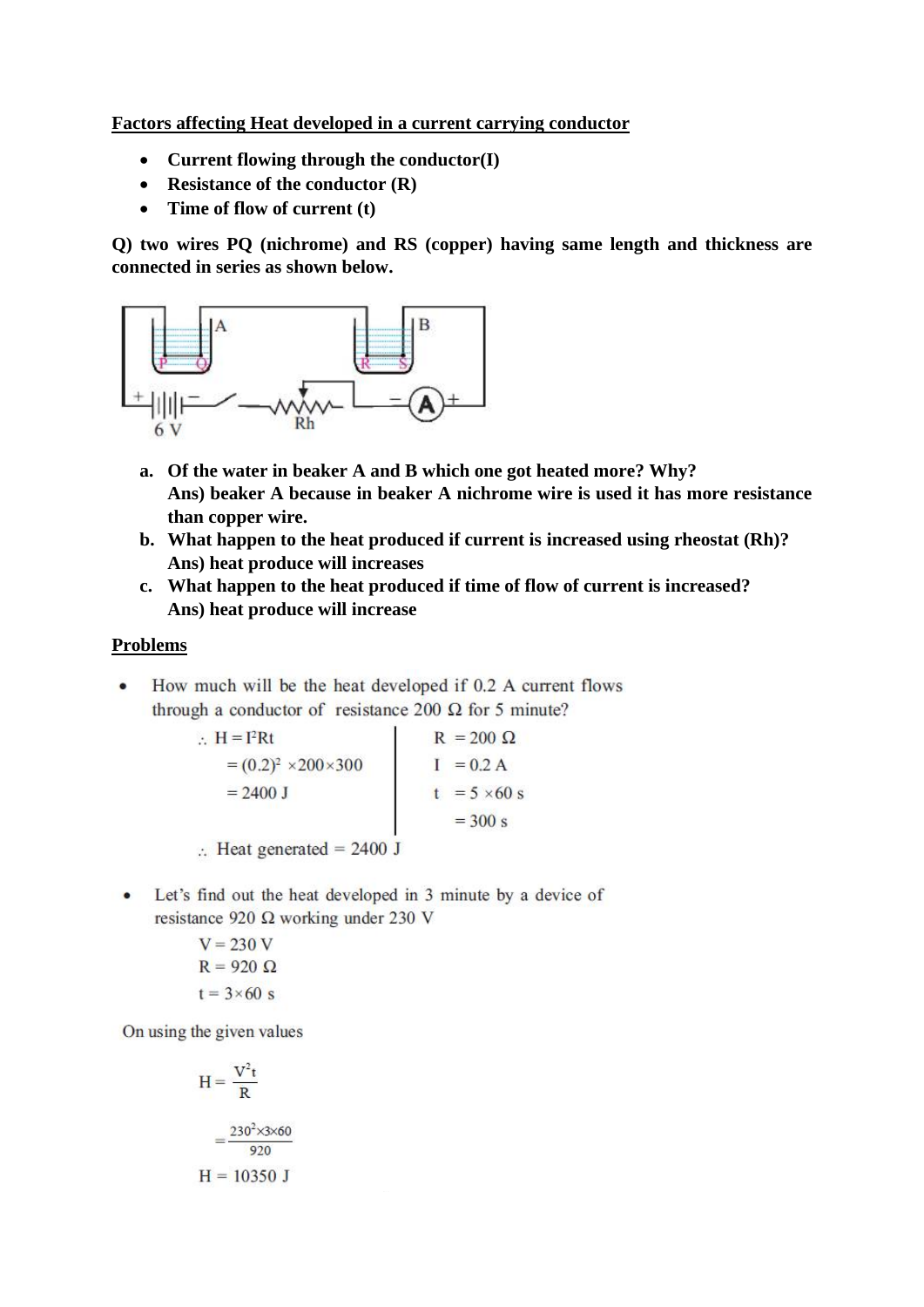**Note:**

- **If two resistors of resistance R<sup>1</sup> and R<sup>2</sup> are connected with same supply voltage, then heat produced will be directly proportional to their resistance.**
- **Example:**

Details of two electric heaters are given below. How much will be the heat developed if they are made to work for 5 minute each?

| Heater - A      |                            | <b>Heater - B</b> |                           |  |
|-----------------|----------------------------|-------------------|---------------------------|--|
| Working voltage | 230 V                      | Working voltage   | 230 V                     |  |
| Resistance      | $1150 \Omega$              | Resistance        | $460 \Omega$              |  |
| Working time    | 5 minute                   | Working time      | 5 minute                  |  |
| Н<br>$=$        | $V^2t$<br>R                | Н<br>$=$          | $V^2t$<br>$\mathbb R$     |  |
| $=$             | $230^2 \times 300$<br>1150 | $=$               | $230^2 \times 300$<br>460 |  |
| $=$             | 13800 J                    | $=$               | 34500 J                   |  |

• **Here both heaters work on same voltage so by joules law** 

 $H = \frac{V^2 t}{R}$  $\frac{R}{R}$ , since voltage are same then  $H \propto 1/R$ 

**So, as R increases heat developed in the heater decreases.**

### **Arrangement of resistors in a circuit**

**Parallel and Series arrangement of resistors in a circuit** 



**Parallel connection Series connection** 

- **In parallel connection the intensity of glow will increases since the effective resistance of the circuit is decreased**
- **In series connection the intensity of glow will decreases since the effective resistance of the circuit is increased**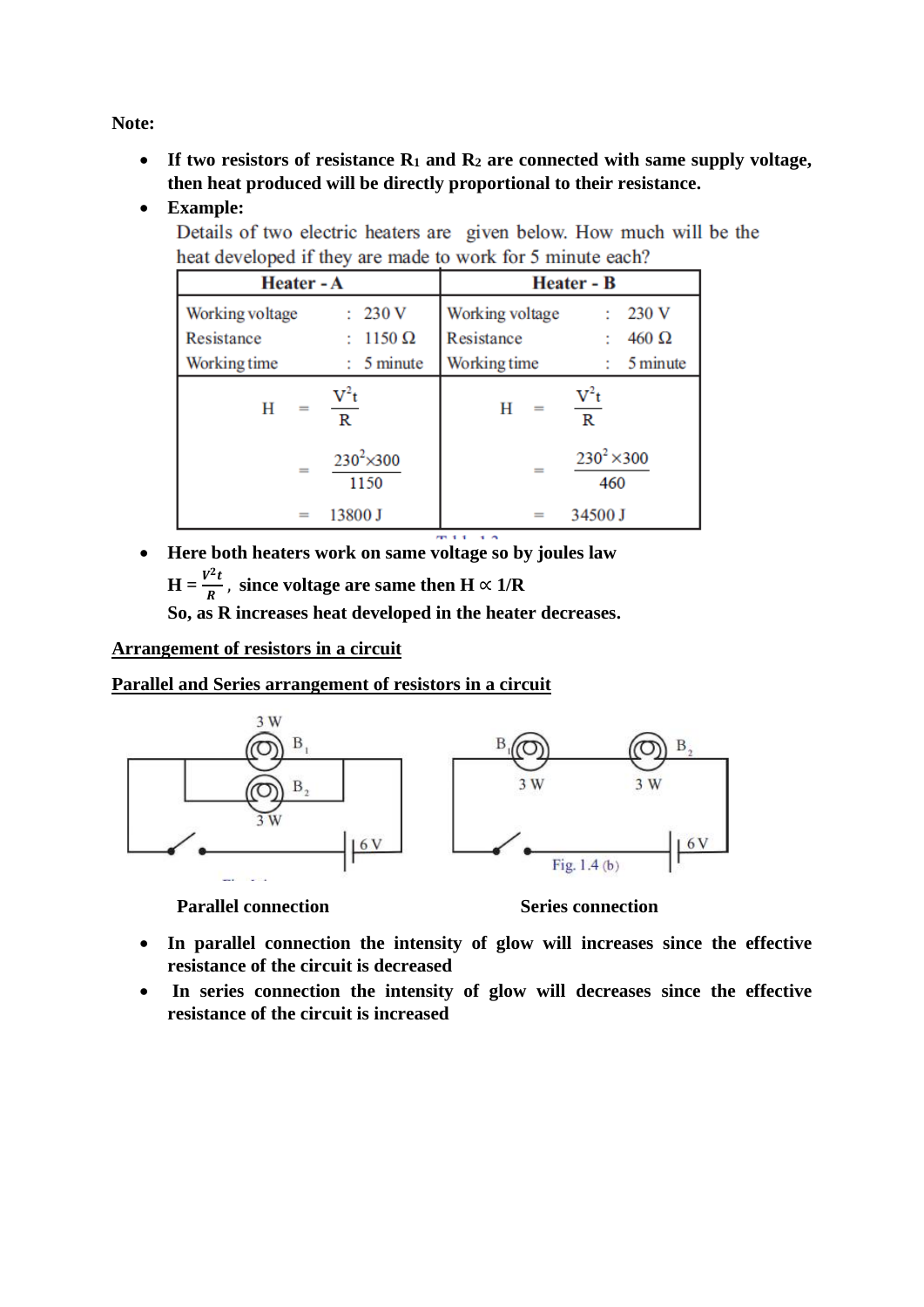| Mode of<br>connection of<br>resistances | <b>Effective</b><br><b>Resistance</b> | <b>Voltage obtained</b><br>in each<br>resistance | <b>Current</b><br>through each<br>resistance |
|-----------------------------------------|---------------------------------------|--------------------------------------------------|----------------------------------------------|
| $2.2 \Omega$<br>$1 \Omega$<br>$-WMM$    | increases/                            | different                                        | same/                                        |
|                                         | decreases                             | same/                                            | <b>different</b>                             |

Table 1.5

#### **Differences between series connection and parallel connection of resistance**

| <b>Series Connection</b>                      | <b>Parallel Connection</b>                                                                            |  |  |
|-----------------------------------------------|-------------------------------------------------------------------------------------------------------|--|--|
| <b>Effective resistance</b>                   | <b>Effective resistance</b>                                                                           |  |  |
| $R = R_1 + R_2 + R_3 + \ldots R_n$            |                                                                                                       |  |  |
|                                               | $\frac{1}{R} = \frac{1}{R_1} + \frac{1}{R_2} + \frac{1}{R_3} + \cdots \ldots \ldots +$<br>$R_2$ $R_3$ |  |  |
| <b>Effective resistance increases</b>         | <b>Effective resistance decreases</b>                                                                 |  |  |
| Current through each resistor are same        | The current through each resistor is                                                                  |  |  |
|                                               | different. It gets divided as per the value                                                           |  |  |
|                                               | of resistors                                                                                          |  |  |
| The potential difference across each          | Potential difference across each resistor                                                             |  |  |
| resistor is different. It gets divided as per | are same.                                                                                             |  |  |
| the value of resistors.                       |                                                                                                       |  |  |
| Each resistor cannot be controlled by         | Each resistor can be controlled<br>bv                                                                 |  |  |
| individual switches.                          | individual switches.                                                                                  |  |  |
| If one resistor is failed it will affect the  | If one resistor is failed it will not affect the                                                      |  |  |
| entire circuit                                | entire circuit                                                                                        |  |  |

**Note:**

- **If n number of resistors of resistance R are connected in series, then equivalent resistance/ effective resistance is given by,**  $R_{effective} = n \times R$
- **If n number of resistors of resistance R are connected in parallel, then equivalent resistance/ effective resistance is given by,**  $R_{effective} = \frac{R}{r}$  $\boldsymbol{n}$
- **If two resistors of resistance R<sup>1</sup> and R<sup>2</sup> are connected in parallel then effective resistance is given by,**  $R = \frac{R_1 \times R_2}{R_1 \times R_2}$  $R_1+R_2$

#### **Heating Effect of Electricity -Use**

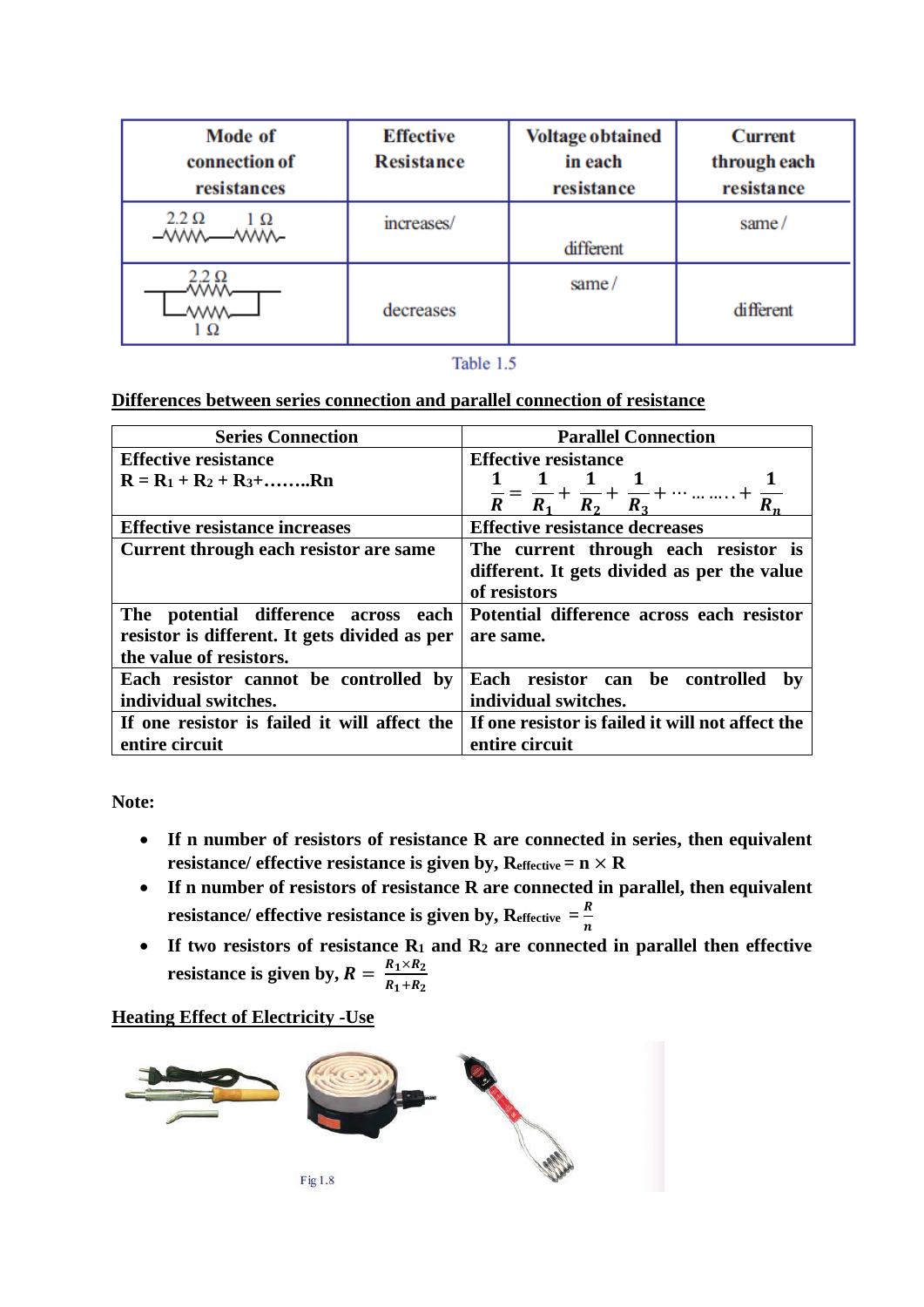- **Soldering iron, induction cooker, electric heater are examples of device working on heating effect of electric current**
- **The main component of such devices is heating coil. Usually nichrome is used as heating coil**

Heating coils are made of nichrome. Nichrome is an alloy of nickel, chromium and iron

### **Q) why nichrome is used as heating coil?**

- High resistivity  $\bullet$
- High melting point  $\bullet$
- Ability to remain in red hot condition for a  $\bullet$ long time without getting oxidised.

### **Safety Fuse**

- **The main part of safety fuse is fuse wire**
- **It is an alloy of Tin and Lead**
- **They have low melting point**
- **They are connected series to the circuit.**
- **When over current flows through the circuit they will melt and circuit will break. i.e they will ensure the safety of the device.**

#### **Working of a fuse wire**

During the entire time of the passing of current through a circuit, a small amount of heat is generated in the fuse wire. But this heat will be transmitted to the surroundings. When the current that flows into the circuit exceeds the permissible limit, the heat generated becomes excessive. Since more heat is generated in unit time than the heat transmitted, the fuse wire melts.

**Q) what are the circumstances cause over current flowing through the circuit?**

• **Short circuit**

**If the +ve and -ve terminals of a battery or two wires from the mains come into contact without the presence of a resistance in between, they are said to be short circuited.**

• **Over loading** 

**A circuit is said to be over loaded if the total power of all the appliances connected to it is more than what the circuit can withstand.**

• **Lightning** 

**When high voltage lightning hits the conductor then the amount of current flowing through the conductor shoots up.**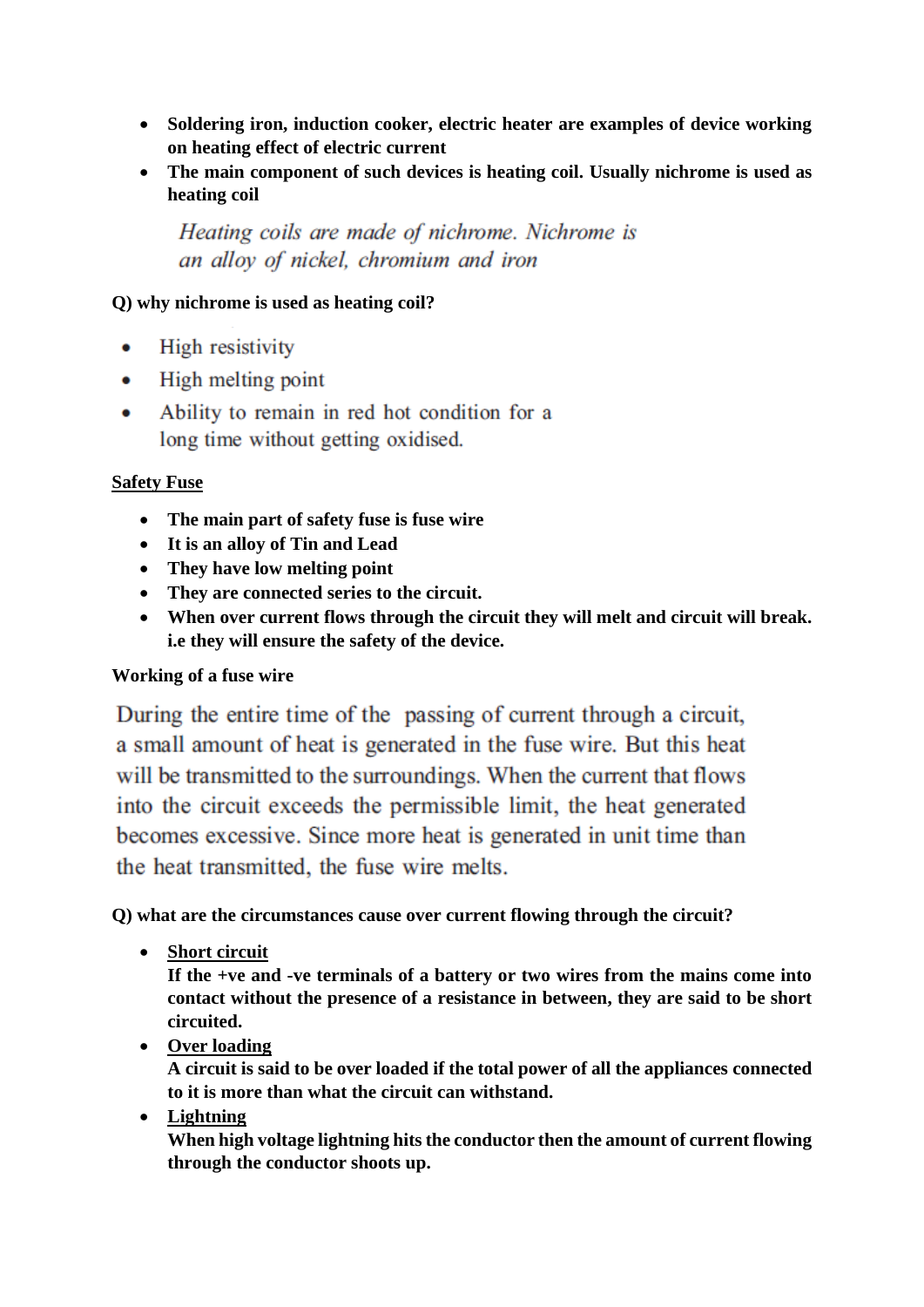**Q) what are the precautions to be taken while connecting fuse wire?**

- **The ends of the fuse wire must be connected firmly at appropriate points**
- **The fuse wire should not project out of the carrier base**
- **The fuse wire of appropriate amperage should be selected**
- **They should be connected in series with the circuit.**

# **Amperage**

Amperage  $(A)$  is the ratio of the power of an equipment to the voltage applied. Amperage increases with the thickness of the conductor.

 $Amperage = \frac{wattage}{voltage} = \frac{P}{V}$ V

**Its unit is ampere(A)**

# **Electric Power**

The amount of energy consumed by an electrical appliance in unit time is its power.

• **Its S.I unit is Watt**

**General expressions for power** 

Power,  $P = V \times I$ **Power,**  $P = I^2 R$ 

**Power, P** =  $\frac{V^2}{R}$ R

**Power, P** =  $\frac{H}{t}$ 

# **Lightning Effect of Electric Current**

**a. Incandescent lamp (filament lamp/ bulb)**

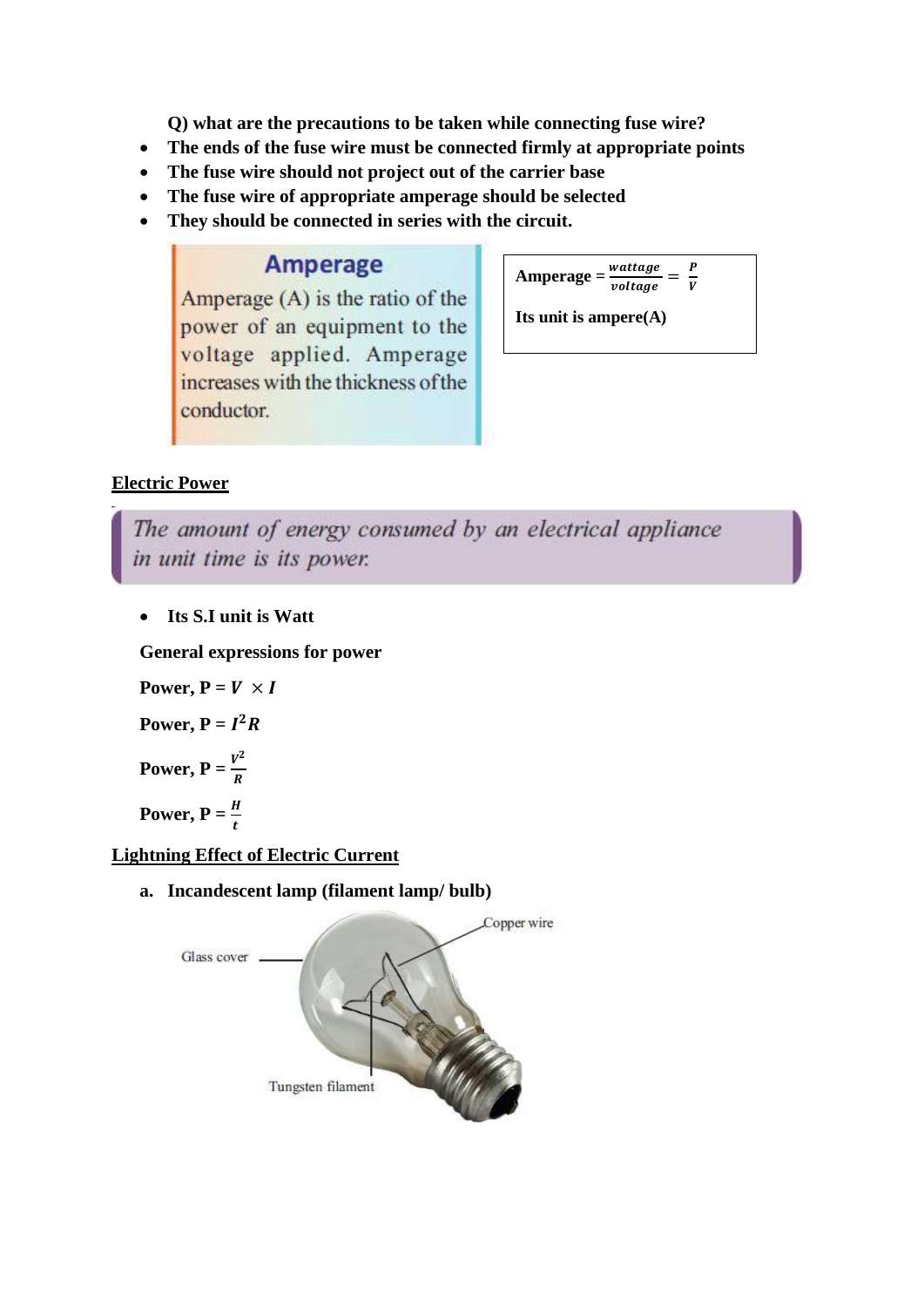# **Incandescent lamps**

In normal voltages, the filament becomes white hot and gives out light. Such bulbs are the incandescent (glowing with heat) lamps. Filaments made of the metal tungsten are used in them. Tungsten can become white hot and emit white light for a long time. In order to avoid oxidation of tungsten, the bulb is evacuated. Vaporisation can be reduced by filling some inert gas at low pressure inside the bulb. Nitrogen is usually used for this purpose now.

**Q) why nitrogen / noble gas or inert gas is filled inside the glass tube at low pressure?**

- **To reduce the rate of evaporation inside the glass tube**
- **To reduce the oxidation of the filament**
- **To avoid blackening of the filament**
- **To increase the life span of the bulb.**

**Q) why tungsten is used as filament?**

- **High resistivity**
- **High melting point**
- **High ductility**
- **Ability to emit white light in white hot condition.**

A major part of the electrical energy supplied to an incandescent lamp is lost as heat. Hence the efficiency of these devices is less.

#### **Other lighting devices**

- **Discharge lamp**
- **Arc lamp**
- **Fluorescent lamp**
- **CFL**
- **LED lamp**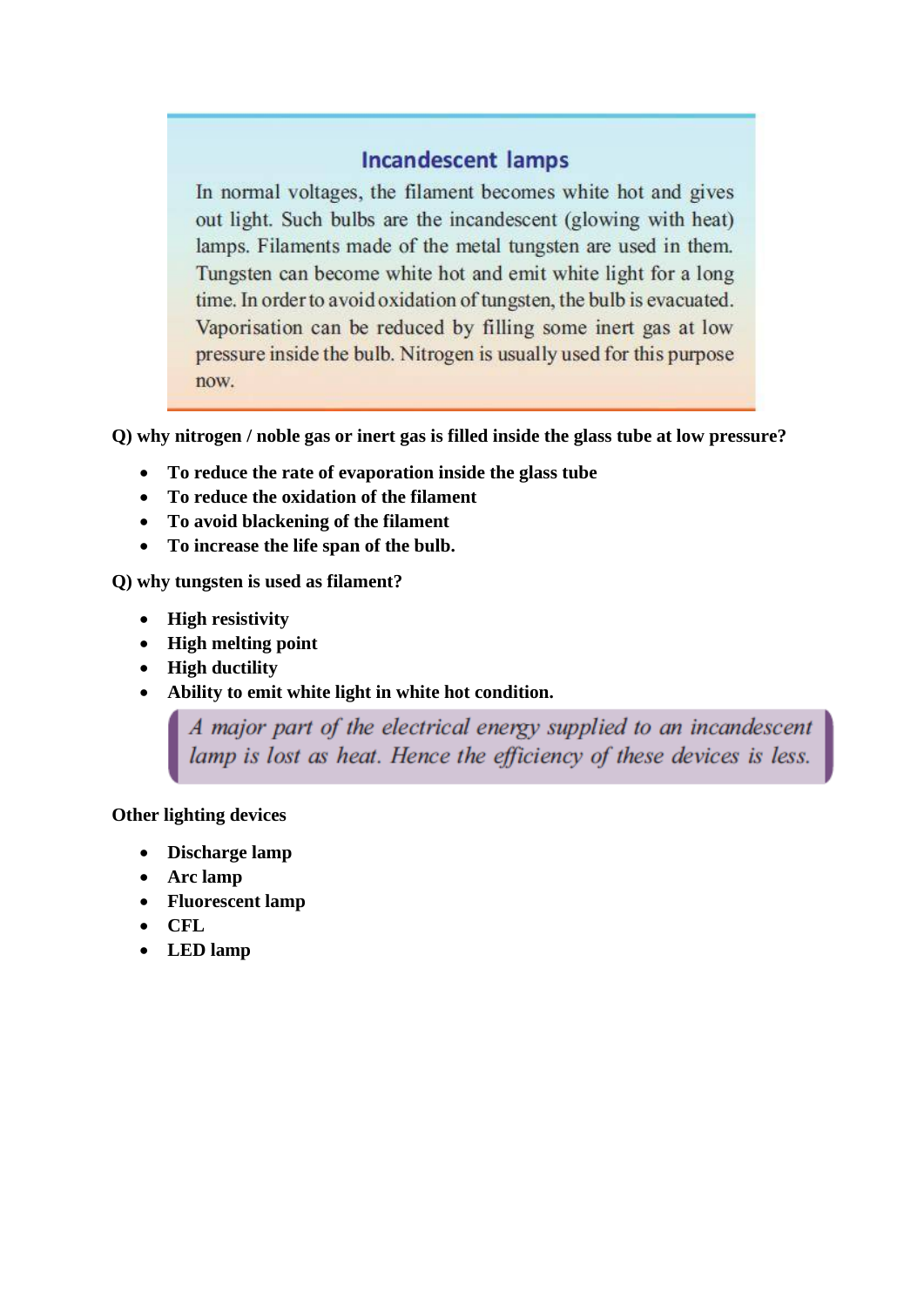

# **Discharge Lamp**

Discharge lamps are glass tubes fitted with two electrodes. They emit light as a result of discharge of electricity through the gases filled in tubes. When a high potential difference is applied the gas molecules

get excited. Excited atoms come back to their original states for attaining stability. During this process the energy stored in them will be radiated as light. Depending on the difference in the energy levels lights of different colours and other radiations are emitted.

# **LED Bulb (light emitting diode)**

- LEDs are Light Emitting Diodes.
- As there is no filament, there is no loss of energy in the form of heat.
- Since there is no mercury in it, it is not harmful to environment
- 



**LED Bulb** 

• **LED have low power consumption.**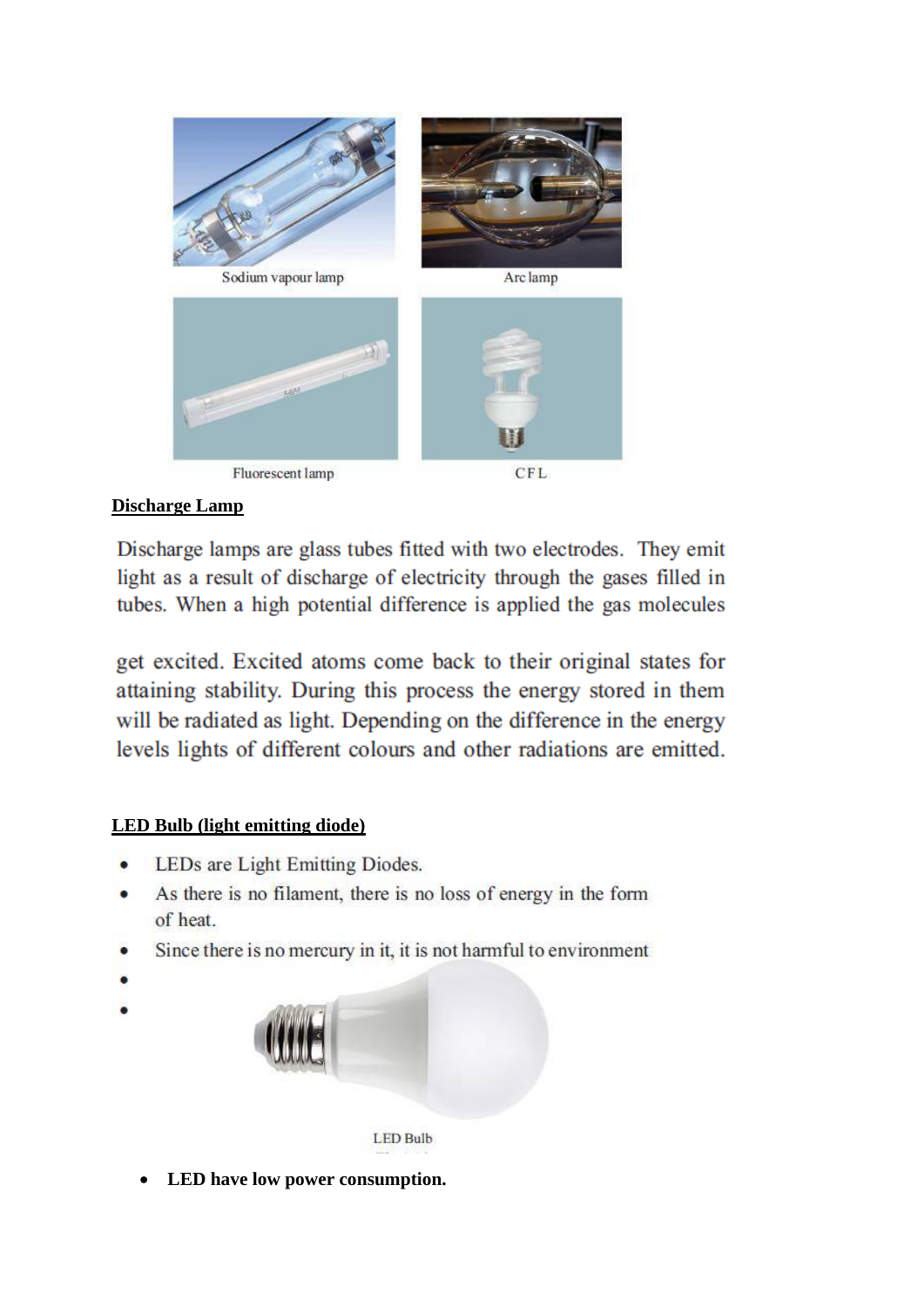| <b>Part of on LED bulb</b>               | <b>Use</b>                                                                                                                                                     | <b>Part of the LED bulb</b>                                                           | <b>Use</b>                                                                                                                                             |
|------------------------------------------|----------------------------------------------------------------------------------------------------------------------------------------------------------------|---------------------------------------------------------------------------------------|--------------------------------------------------------------------------------------------------------------------------------------------------------|
| <b>Base unit E22</b><br><b>BASE UNIT</b> | This is the metallic<br>part that connects the<br>bulb to the holder                                                                                           | <b>Power Supply</b><br>board (LED<br>driver)<br>POWER SUPPLY<br>BOARD                 | Function of this is to<br>convert AC into DC<br>and supply necessary<br>output voltage (The<br>same board can be<br>used for 5W, 7W and<br>9 W bulbs.) |
| <b>Heat sink</b><br><b>Base plate</b>    | The part close to the<br>base unit of the bulb.<br>It is an arrangement<br>for absorbing heat<br>from the base.<br>Metal plate that fixes<br>it to the holder. | <b>Printed Circuit</b><br><b>Board (LED Chip</b><br><b>Board</b> )<br>PRINTED CIRCUIT | LEDs are fixed on<br>this board. In this the<br>positive and negative<br>polarities are marked.                                                        |
| <b>Back</b> conductor<br>Screws.         | Screws for fixing<br>wires from LED<br>drive to the base unit.                                                                                                 | Diffuser cup<br><b>DIFFUSER</b>                                                       | This is the part from<br>which light comes out<br>of the bulb.                                                                                         |

# Other accessory tools required to construct an LED bulb





Insulation tape

Pliers







Soldering wax

Soldering iron

Solder Lead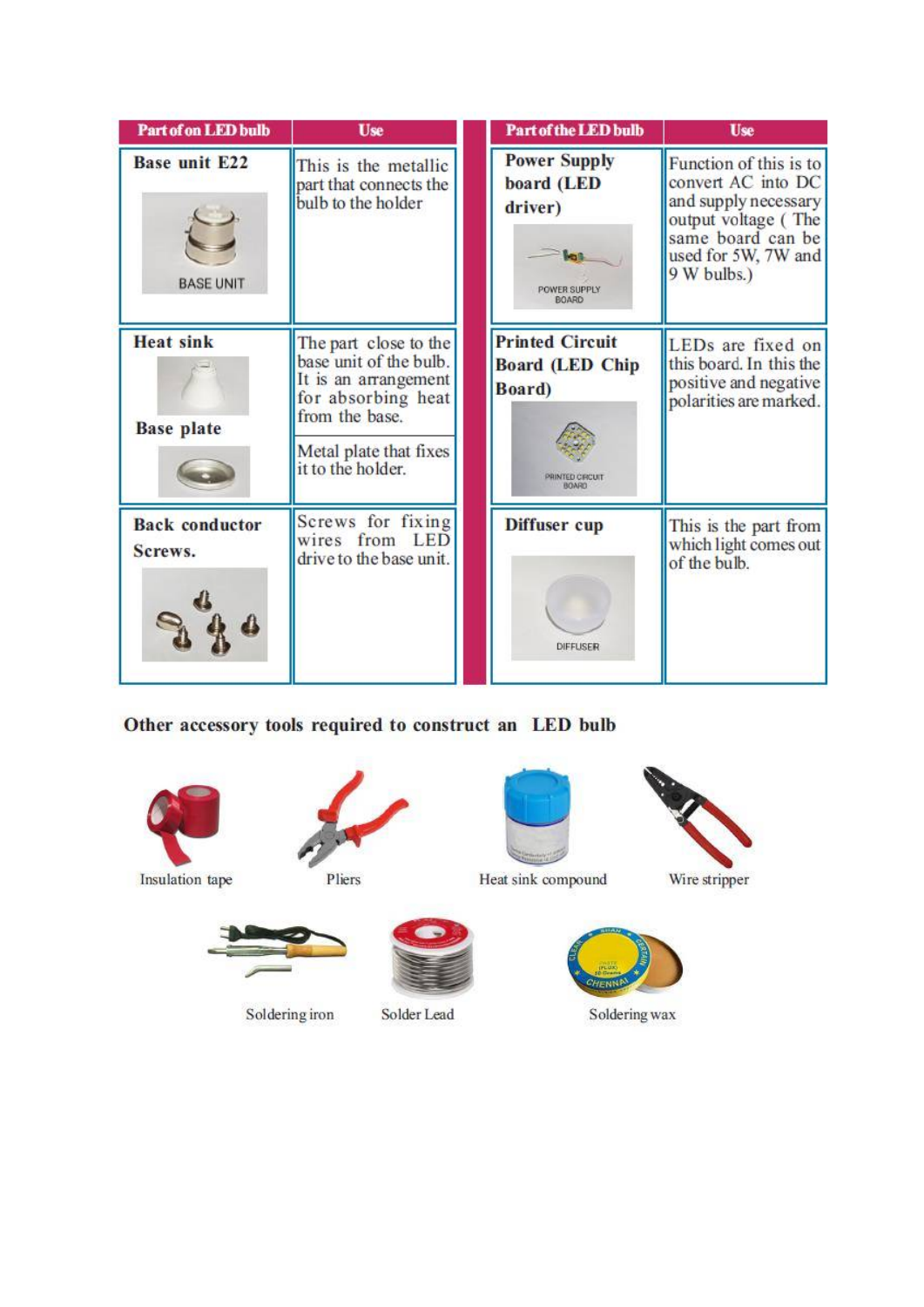

Energy saved is equivalent to energy produced

#### **Practice Problems**

- 2. 0.5 A current flows though an electric heating device connected to 230 V supply.
	- (a) the quantity of charge that flows through the circuit in 5 minute is

(i)  $5 \text{ C}$  (ii)  $15 \text{ C}$  (iii)  $150 \text{ C}$  (iv)  $1500 \text{ C}$ 

- (b) How much is the resistance of the circuit?
- (c) Calculate the quantity of heat generated when current flows in the circuit for 5 minute.
- (d) How much is the power of the heating device connected to the circuit if we ignore the resistance of the circuit wire?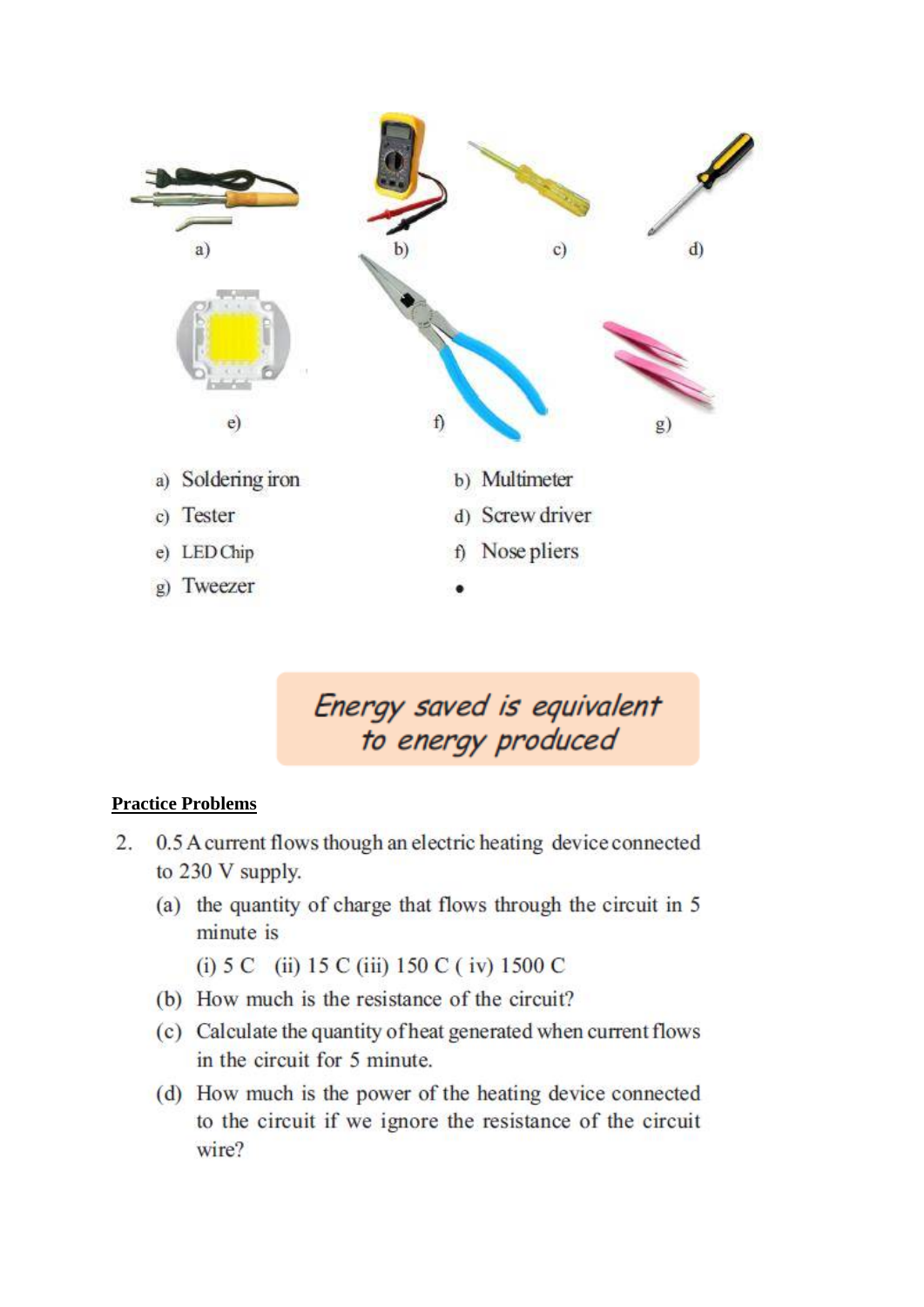- b) The amperage of the fuse wire used in a circuit that works on 230 V is 2.2 A. If so the power of the device is
	- $(i)$  less than 300 W
	- (ii)  $300 W$  to  $500 W$
	- (iii) between 500 W and 510 W
	- $(iv)$  more than 510 W
- 6. A 230 V, 115 W filament lamp works in a circuit for 10 minute.
	- (a) What is the current flowing through the bulb?
	- (b) How much is the quantity of charge that flows through the bulb in 10 minute?
- 7. An electric heater conducts 4 A current when 60 V is applied across its terminals. What will be the current if the potential difference is 120 V?
- 8. Three resistors of  $2 \Omega$ ,  $3 \Omega$  and  $6 \Omega$  are given in the class.
	- (a) What is the highest resistance that you can get using all of them?
	- (b) What is the least resistance that you can get using all of them?
	- (c) Can you make a resistance 4.5  $\Omega$  using these three? Draw the circuit.